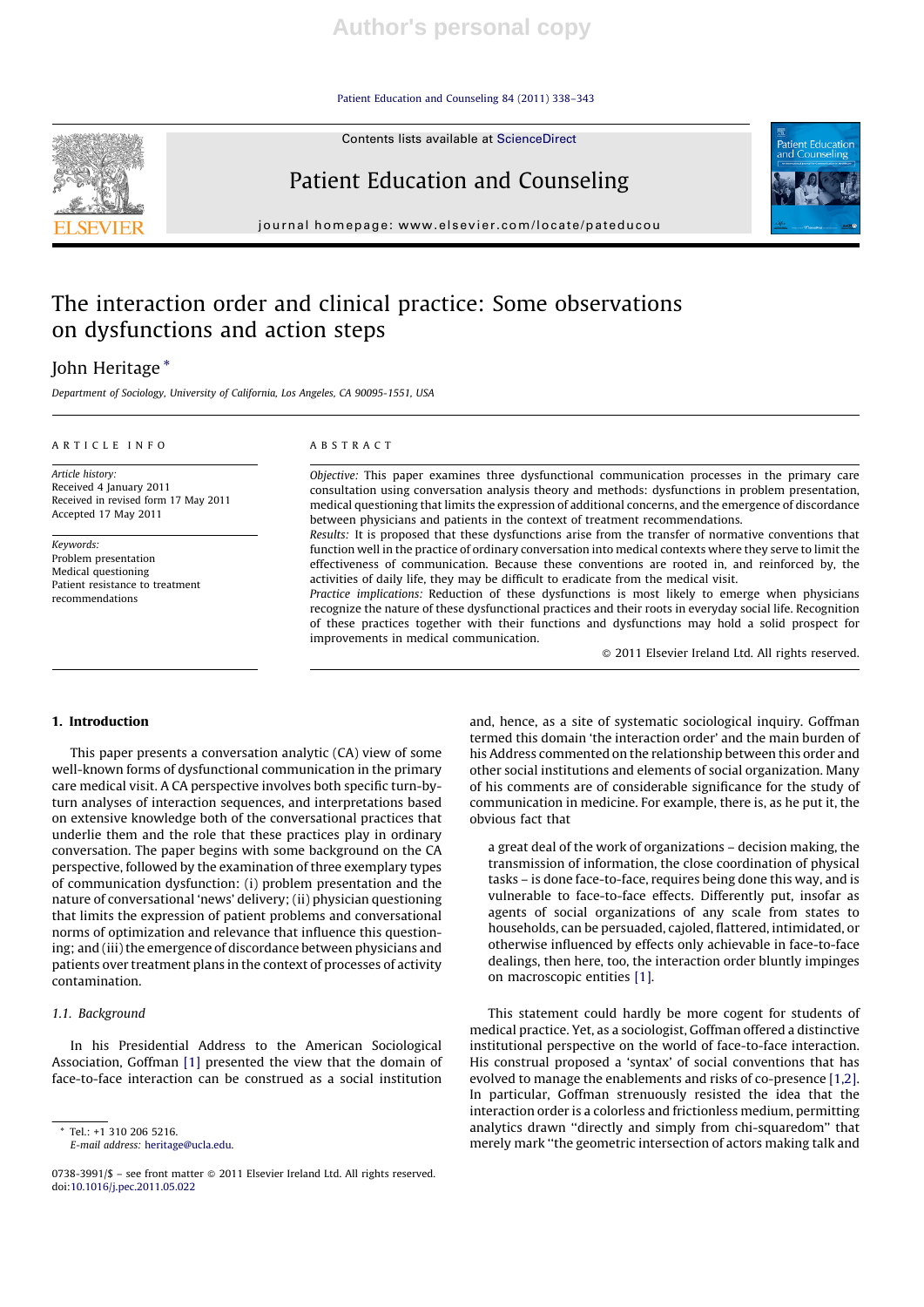actors bearing particular social attributes'' [3]. Missing from this is the dense array of understandings, normative conventions and inferential procedures that inform interactions between specific persons in particular situational contexts.

This point of view was adopted by Goffman's students Harvey Sacks and Emanuel Schegloff, who were the founders of conversation analysis [4]. Schegloff characterizes conversation as 'the primordial site of human sociality,' and echoes Goffman's observation that it mediates the operation of all human institutions [5]. It may be added that conversation also antedates those institutions in the development of societies (clearly conversation existed before law courts or medical consultations), and it is the primary means of socialization in the lives of individuals – we listen to talk and learn its practices in a pervasively conversational environment. The practices of human conversational interaction, then, are deeply embedded in our history and ontogeny as a species [6,7], and are profoundly ingrained in the ontogenesis of our lives as individuals. These practices, however, were not developed for the purpose of medical conversations. They are, rather, directed to fundamental issues in the management of human communication and social relations, including such issues as identifying and distributing the units of talk that make up turns in conversation, making reference to objects, persons and places, locating and fixing problems in speaking, hearing and understanding talk, regulating information management and epistemic rights in interaction, managing social solidarity and affiliation in social relationships, and so on. These practices are a significant part of our human habitus. We unavoidably carry them with us into every and all social situations, including those in which we enact the roles of physician and patient.

It is the thesis of this paper that interactional practices developed for ordinary conversational contexts can have dysfunctional consequences when they are unreflectingly implemented within the medical visit. In what follows I will offer three illustrations of dysfunctional communication choices made by clinicians and patients that have their roots in the ordinary interactional practices of quotidian life. These focus on (i) practices and norms for news delivery, (ii) the design of yes/no (or polar) questions, and (iii) 'activity contamination' in the presentation of information.

### 2. Problem presentation and the norms of news delivery

A fundamental norm for information transmission is that speakers should not tell others what they already know [8,9], thereby casting them – inappropriately – as ignorant or uninformed. This norm is pervasively and quite relentlessly enforced, as in the following exchange between two friends in which Shirley tells her friend Geri about the health status of a mutual friend (see Appendix A for transcription conventions):

| (1) |      |               | [Frankel TCI: 211-222]                                   |
|-----|------|---------------|----------------------------------------------------------|
|     | Shi: |               | In any eve::nt?hhhhh That's not all thet's ne:w.         |
| 2   | Ger: |               | W't e:lse.                                               |
| 3   | Shi: |               | .t.hhhhh W'l Wendy'n I hev been rilly having problems.   |
| 4   | Ger: |               | M-hm.                                                    |
| 5   | Shi: |               | ((voice becomes confiding)) hh En yesterday I talk'tih   |
| 6   |      | $\rightarrow$ | her. .hhhh A:n' (0.3) apparently her mother is terminal. |
| 7   |      |               | (0.5)                                                    |
| 8   | Ger: |               | .tch Yeh but we knew that befol:re.                      |
| 9   | Shi: |               | [.hhhRi:ght. Well, $(.)$                                 |
| 10  |      |               | now I guess it's official.                               |
| 11  | Ger: |               | Mm-hm.                                                   |
| 12  | Shi: |               | .t.hhh So she's very very upset.                         |
|     |      |               |                                                          |

Informed that the friend's mother ''is terminal'' (line 6) Geri comments on the status of the information as 'no news' with ''Yeh but we knew that befo:re.'' (line 8) and, in turn, Shirley defends herself with the claim that "Well, (.) now I guess it's official." (lines  $9 - 10$ ).

This norm of news delivery is important enough for specific sequential practices to be dedicated to its management. One of the most important of these is the preannouncement sequence [9]. In this sequence, an initial pre-announcement prefigures the valence of an upcoming announcement (as good or bad news) and as of recent origin, as in the first two lines of (2):

| (2) | [Terasaki 2004: 176] |                                            |  |
|-----|----------------------|--------------------------------------------|--|
|     | Ron:                 | I fergot t'tell y'the two best things that |  |
| 2   |                      | happen'tuh me t'day.                       |  |
| 3   | Bea:                 | Oh super, =What were they                  |  |
| 4   | Ron:                 | I gotta B plus on my math test,            |  |
| 5   | Bea:                 | On yer final?                              |  |
| 6   | Ron:                 | Uh huh?                                    |  |
| 7   | Bea:                 | Oh that's wonderful                        |  |
| 8   | Ron:                 | And I got athletic award.                  |  |
| 9   | Rea:                 | REALLY?                                    |  |
| 10  | Ron:                 | Uh huh. From Sports Club.                  |  |
| 11  | Bea:                 | Oh that's terrific Ronald.                 |  |

This sequence allows the recipient, Bea, to align as an unknowing recipient to putatively good news (line 3) and invite its delivery. Ron can now proceed with his news with the safe assurance that what he has to say is truly news (line 4 et seq.). The significance of the sequence is underscored by cases such as the following. In(3) A and B are a couple visiting another couple C and D. At line 1, A preannounces 'good news' on behalf of himself and his wife:

| (3) |    | [Terasaki 2004: 189]                        |
|-----|----|---------------------------------------------|
|     | А: | Hey we got good news.                       |
|     | C: | [What's the good news,                      |
|     | D: | $\left[$ I $\rm{k}$ n o: w.                 |
| 4   |    | (.)                                         |
| 5   | А: | [Oh ya do::?                                |
| 6   | B: | [Ya heard it?                               |
|     | A: | Oh good.                                    |
| 8   | C: | Oh yeah, mm hm                              |
| 9   | D: | Except I don't know what a giant follicular |
| 10  |    | lymphoblastoma is.                          |
| 11  | А: | Who the hell does except a doctor.          |

Here, while C – one member of the other couple – invites the projected news delivery, the other (D) indicates that it is already known (line 3). Subsequently, both A and B – the couple with the news to tell – focus on D's knowledgeable status rather than going ahead with the news as invited by C (lines 5 and 6), and the news delivery is subsequently aborted.

While this simple norm, and the conversational practices devoted to complying with it, may seem distant from the medical encounter, this is not in fact the case. In American medical visits, patients ordinarily present their reason(s) for the visit twice: first in an initial conversation with a medical assistant who takes the patient's vital signs and enters them, together with the presenting concern(s) into the patient's chart, and second in the medical consultation with the doctor [10]. With this in mind, consider the 'information situation' just before the patient presents her concern(s) at the beginning of the medical visit. First from the patient's point of view:

(i) The patient has conveyed her presenting concern to the MA and seen that it was written into her chart. When asked the reason for the visit, the patient may experience discomfort because ''the doctor already knows why she's there.''

Moreover, from the doctor's point of view:

(ii) The doctor knows the patient's reason for the visit from the chart. She may be reluctant to ask for it again, either because it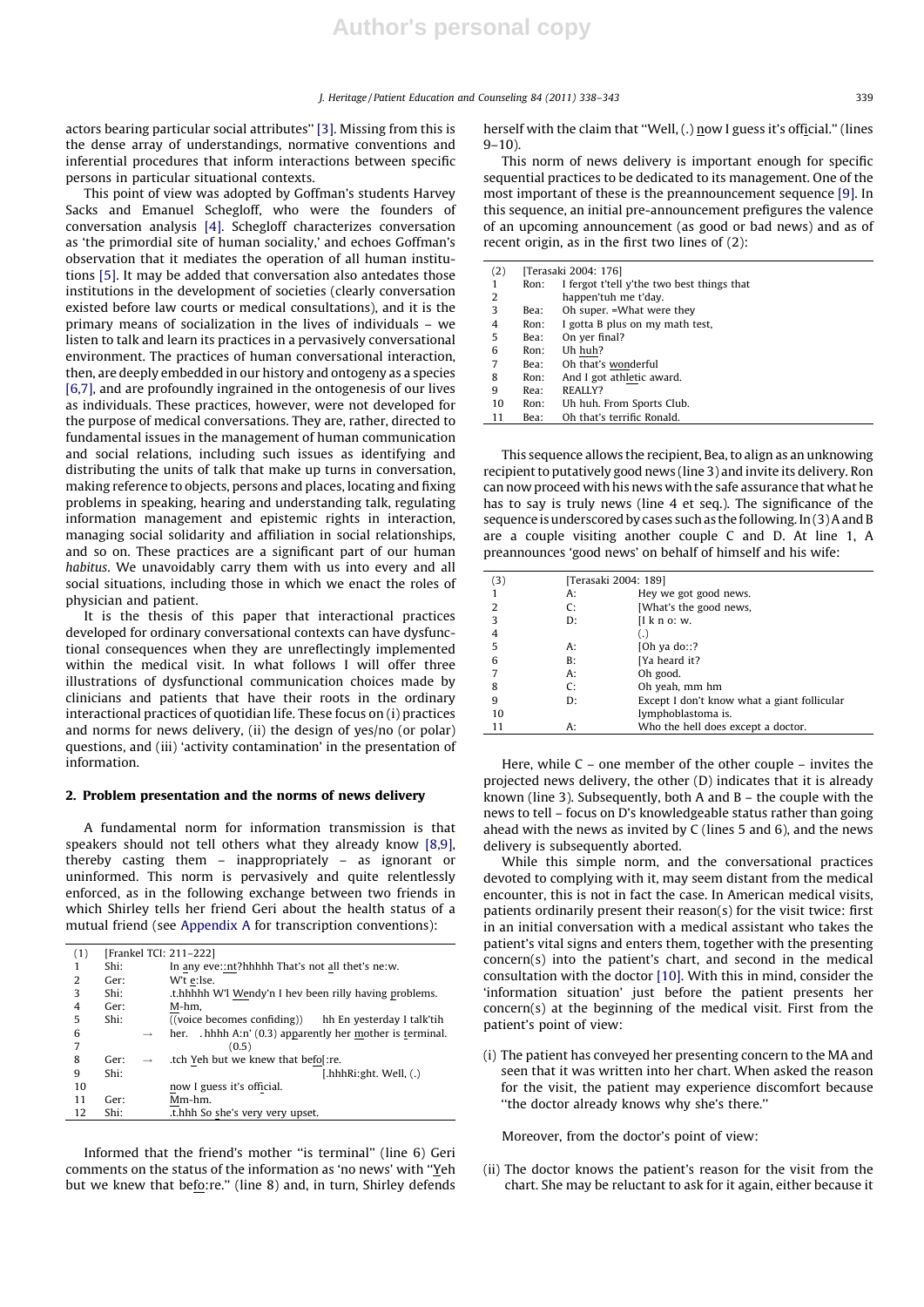#### 340 J. Heritage / Patient Education and Counseling 84 (2011) 338–343

might appear that she had not read the chart and hence that the conversation with the medical assistant was pointless, or because she ''shouldn't ask the patient to repeat information that she already knows.''

In case this claim is thought to be fanciful, consider the following:

| (4) |      | [P3:51:07]                                        |  |  |  |
|-----|------|---------------------------------------------------|--|--|--|
| 1   | DOC: | .hhhhhhh A::lrighty. $(.)$ m = well they were     |  |  |  |
| 2   |      | talkin'- (0.2) thuh nurses told me a little       |  |  |  |
| 3   |      | bit about [your (.) pro:blem,                     |  |  |  |
| 4   | PAT: | [Yeah.                                            |  |  |  |
| 5   |      | (.)                                               |  |  |  |
| 6   | DOC: | .hhh Doesn't sound like fun.                      |  |  |  |
| 7   | PAT: | No:.                                              |  |  |  |
| 8   | DOC: | hhhhhhhhhh (d) - Is 'is something you had         |  |  |  |
| 9   |      | befo: $re? = [or is it brain' new [problem]$      |  |  |  |
| 10  | PAT: | [J'stsome:thin'<br>[No                            |  |  |  |
| 11  | PAT: | ne:w.                                             |  |  |  |
| 12  | DOC: | Hm: $(0.2)$ mtch = .h tell me a little bit more   |  |  |  |
| 13  |      | about it they wrote down [a couple a notes but uh |  |  |  |
| 14  | PAT: | $[n = 'Kav.$                                      |  |  |  |
| 15  | PAT: | We:ll, (.) 't started like Wednesday. I started   |  |  |  |
| 16  |      | like f- feeling a pull in my $ne:ck = h$          |  |  |  |
| 17  | DOC: | Mm hm,                                            |  |  |  |

Here the doctor begins by acknowledging that he is somewhat informed about the patient's concern, but his reference to being told "a little bit" (lines  $2-3$ ) is not sufficient to tempt the patient to add more information. Moreover neither of his subsequent prompts at lines 6 and 8–9 are successful in attracting more than minimal responses. It is only after the doctor's open request to the patient at lines 12–13, coupled with a more explicit acknowledgment of the limits of his information, that the patient begins a narrative of her present concern (line 15 et seq). In this case, it is clear that the behavior of both doctor and patient is guided by our norm: the doctor is apparently concerned to avoid asking for the patient's concern 'for another first time' by acknowledging the partial information he has received from the medical assistant, the patient is reluctant to elaborate, until she is assured (at lines 12–13) that what she has to say will be news for the physician.

If our norm only resulted in minor interpersonal discomfort that, as in (4) above), is brief and infrequent, it would not be a matter for great concern. However the norm is more deeply entangled with the institutional arrangements of primary care than this example suggests. In a study of opening questions in 302 primary care visits, Heritage and Robinson [10] found that 30% of physicians' opening questions made reference to information from the medical assistant either overtly (as in (4) above) or by presupposition. These questions drastically curtailed the length and extent of patient problem presentations. While responses to 'open' general inquiries (such as ''What can I do for you today?'') had a mean length of 27 s, the mean length of response of the other more information acknowledging questions was a little under 12 s. Here the implementation of a norm from ordinary conversation about the management of new information has a significantly adverse effect on patients' abilities to present their concerns and, as it turns out, on patient satisfaction with communication in the visit [11]. Given that the opportunity to present medical concerns in extenso is associated with favorable health outcomes [12–18], the recommendation here is clear. By ignoring the conversational norm, physicians will improve both health outcomes and patient satisfaction. Awareness of the norm, and of the value of ignoring it, will facilitate favorable medical outcomes.

## 3. Question design, optimization and relevance

Yes/no (or polar) questions, by their very nature, present a hypothesis [19] or candidate version of a state of affairs [20] for confirmation. For this reason, it is very difficult to frame polar questions such that they are not tilted to convey an expectation for, or prefer [21], a particular response [22–24]). In consequence physicians, when formulating polar questions, are without a hiding place: they will unavoidably communicate their expectations and beliefs about likely or desirable patient responses.

Given that question design communicates information to patients about physicians' expectations, are there general principles that inform the design of questions in primary care? Two fundamental principles are discernable. The first is the principle of 'optimization' [24–26]. Most obviously manifest in 'systems review' and well visits, this principle mandates that in circumstances where the clinician does not anticipate anything amiss, questions depicting favorable socio-medical outcomes should be yes-preferring, while those depicting unfavorable socio-medical outcomes should be no-preferring, as in (5):

| (5) | [MidWest 3.4] |               |                                  |
|-----|---------------|---------------|----------------------------------|
|     | DOC:          | $\rightarrow$ | Are your bowel movements normal? |
| 2   |               |               | $(4.0)$ ((patient nods))         |
| 3   | PAT:          |               | $\degree$ (Yeah.) $\degree$      |
| 4   |               |               | (7.0)                            |
| 5   | DOC:          |               | Tlk Any ulcers?                  |
| 6   |               |               | $(0.5)$ ((patient shakes head))  |
|     | PAT:          |               | $(Mh)$ no,                       |
| 8   |               |               | (2.5)                            |
| 9   | DOC:          |               | Tl You have your gall bladder?   |
|     |               |               |                                  |

Here the questions about the patient's bowel movements and gall bladder are grammatically designed to invite 'yes' responses, while the question about ulcers (line 5) is designed to invite a 'no' response. It does so through the word 'any' which has what linguists describe as negative polarity: 'any' is concordant and appropriate in statements containing other negatives (such as ''I don't have any samples''), but discordant and inappropriate in positively framed statements (such as ''I do have any samples'').

The use of 'any' to bias responses towards 'no' is evidenced in a study focused on patients with multiple concerns [27]. Physicians were randomized into two interventions in which, after patients had described their presenting concerns, physicians were to ask if they had "any other concerns" or, alternatively, "some other concerns''. Among those patients who had indicated in a pre-visit survey that they had more than one concern to deal with, 90% responded affirmatively with an additional concern to the ''some'' version of the question, while only 53% responded affirmatively to the ''any'' version. Significantly, the odds of patients leaving the visit with all their concerns addressed were six times greater for patients in the "some" condition [27].

It is striking that most physicians pursue additional concerns and invite requests for information using the 'any' form of polar questions (''Anything else you want to deal with today?'', ''Any questions? etc.). Indeed many textbooks of medical interviewing illustrate their recommendation to survey patients' additional concerns using the 'any' form [28–30]. As it turns out, there are strong pressures to select this form arising from practices that are indigenous to ordinary conversation, rather than its primary care counterpart.

To understand these pressures, it is necessary to note that the principle of optimization in medical questioning is counterbalanced by the principle of 'recipient design' [31]. According to this principle, questions should be fitted appropriately to the known circumstances of the recipient. For example, it is plainly inappropriate to question a patient presenting with an acute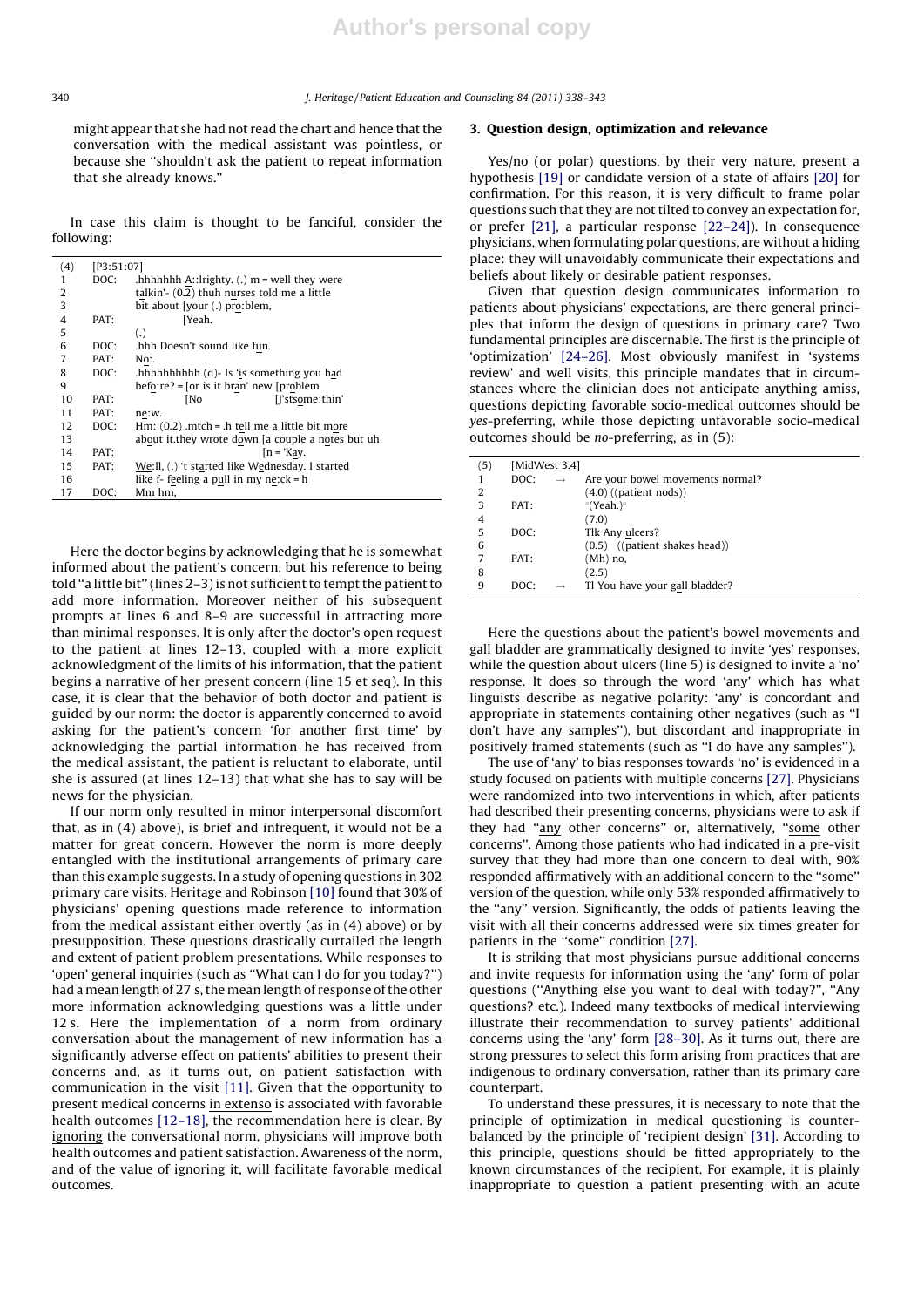concern in an optimized fashion. Rather the patient should be questioned in ways that will facilitate the report of relevant symptoms – as in (6), where the patient (an eleven year old girl) presents with ear pain:

| (6)            |         | [Heritage and Stivers 1999[32]]                   |
|----------------|---------|---------------------------------------------------|
| 1              | DOC:    | Which ear's hurting or are both of them hurting.  |
| $\overline{2}$ |         | (0.2)                                             |
| 3              | GIR:    | Thuh left one.                                    |
| 4              | DOC:    | °Okay.° This one looks perfect, .hh               |
| 5              | $MO?$ : | (U[h:.???)                                        |
| 6              | DOC:    | [An:d thuh right one, also loo:ks, (0.2) even     |
| 7              |         | more perfect.                                     |
| 8              | $GI$ ?: |                                                   |
| 9              | DOC:    | Does it hurt when I move your ears like that?     |
| 10             |         | (0.5)                                             |
| 11             | GIR:    | No:.                                              |
| 12             | DOC:    | No?,                                              |
| 13             | DOC:    | hh Do they hurt right now?                        |
| 14             |         | (2.0)                                             |
| 15             | GIR:    | Not right now but they were hurting this morning. |
| 16             | DOC:    | They were hurting this morning?                   |
| 17             |         | (0.2)                                             |
| 18             | DOC:    | M ka:y,                                           |

Here each of the arrowed questions invites a 'yes' response to questions that focus on the patient's presenting concern in a 'problem attentive' fashion [33].

Depending on the circumstances, these two principles can exert conflicting pressures on questioners. These constraints are sometimes visible in the moment-to-moment reformulation of questions. In (7), the mother had previously described how the baby had become stuck for a time in the birth canal:

| (7) | [1A1:14]          |                                      |
|-----|-------------------|--------------------------------------|
|     | HV:               | $=$ So you had a- uh:                |
| 2   |                   | (1.0)                                |
| 3   | $\longrightarrow$ | You didn't- Did you- You didn't have |
|     |                   | forceps you had a:                   |
| 5   | м٠                | $=$ Oh no:: nothing.                 |

Here the clinician's question oscillates between optimized and problem attentive versions of the method used for the baby's final delivery.

In other circumstances, however, the two principles may cooperate, conducing to the same outcome. This is the case with questions about additional concerns. When the patient has given no indication that additional concerns are on the horizon then, from a recipient design point of view, there are no grounds for aggressively pursuing other concerns. Moreover, it is after all a desirable thing that the patient has no other health concerns and an unexamined inclination towards optimization may conduce to the same outcome. Under these circumstances, a patient who in fact does not have additional concerns (around 60% of primary care visits) may struggle to understand the motivation of an aggressive pursuit of additional concerns, for example, ''What other concerns do you have?'' Such a patient may conclude that the presenting concern was not sufficient grounds for the visit and physicians, anticipating the possibility of visit delegitimation, may be reluctant to go down this path.

In sum, all polar questions inevitably communicate the questioner's beliefs about likely, expectable or desirable responses. This fundamental visibility of questioners' expectations is institutionalized within the context of the medical visit in the principles of optimization and recipient design. In the context of questions about 'additional concerns,' both these principles collaborate to drive questioners towards the 'any' or 'no problem preferring' version of the question. This collaboration is powerful, but not particularly accessible to consciousness. The collaboration can rapidly sediment into a habitus-based disposition to ask the 'no

preferring' version of the question which, more often than not, will attract the expected 'no' response. In turn, through a small-scale, but pernicious, self-fulfilling prophecy, these responses will offer empirical validation for the use of the 'any' version of the question.

Overcoming the habitual pressures described here requires considerable vigilance on the part of clinicians, especially at the beginning of the learning process, until a new clinical habitus is formed. It is surely valuable to educate clinicians as to where these pressures arise, and the desirable outcomes that can follow from overcoming them.

## 4. Discordance over treatment recommendations and activity contamination

With the topic of activity contamination we encounter a distinctly less attractive feature of human communication. The term was introduced by Whalen et al. [34] in an analysis of a 911 emergency call in Dallas, Texas that went disastrously wrong. The call, which was placed on behalf of the caller's seriously ill mother, devolved into an argument between the caller and 911 staffers, an ambulance was not dispatched, and the caller's mother died. In activity contamination, a cooperative interaction becomes a dispute organized around a succession of oppositional acts that reject or otherwise counter what came before [35–37]. As part of this process, statements of fact are no longer treated in terms of their truth value, but rather for their positioning as elements of oppositional action within an argumentative structure. In such a context facts, no matter how well grounded, are ignored or actively opposed. These processes were manifestly present in the Dallas call. As Whalen et al. [34] have shown, the caller did say many things that contain information of the sort that call-takers need. Here is a partial list of the caller's information-bearing utterances that focus on the problem itself.

| (8) | [Whalen, Zimmerman, and Whalen 1988:341]           |
|-----|----------------------------------------------------|
|     | She is having difficult in breathing               |
|     | She., seems like she's incoherent                  |
|     | Well this is a life threatening emergency.         |
|     | [She's dying]                                      |
|     | [She] can't breathe.                               |
|     | Sh'having difficult in breathing. She cannot talk, |
|     | She is incohe:rent.                                |
|     | She can not talk at all                            |

However when these statements are placed within their sequential contexts in the call, a different picture emerges.

| (9)<br>59<br>60<br>61 | Nrs:<br>$Clr$ : | May I speak with her, please.=<br>$=$ No you can't, she ca- $(can't)$ $(.)$ seems<br>like she's incoherent.                                                                                   |
|-----------------------|-----------------|-----------------------------------------------------------------------------------------------------------------------------------------------------------------------------------------------|
| 122<br>123            | Nrs:<br>$Clr$ : | Okay sir, I need to talk to her still<br>You ca:n't, she is incohe:rent                                                                                                                       |
| 89<br>90<br>91<br>92  | Sup<br>Clr      | Well I'll tell you what.=If you cuss one more time<br>I'm gonna hang up the pho:ne.=<br>=We- I'll tell you what. What if it was your mother<br>in there and can't breathe. What would you do. |

As these extracts clearly show, the information content of the caller's statements are fatally caught up in opposing or rebutting what has previous said by the 911 agents. Thus the first two remarks about the mother's 'incoherence' implement rejections of the agent's request to speak with her. In the third case, the caller's claim that his mother ''can't breathe'' is embedded within, and subordinated to, a defense against the charge of having cursed.

Of course, activity contamination of this order is surely vanishingly rare in primary care, and yet echoes of it are to be found in the context of disputed treatment recommendations.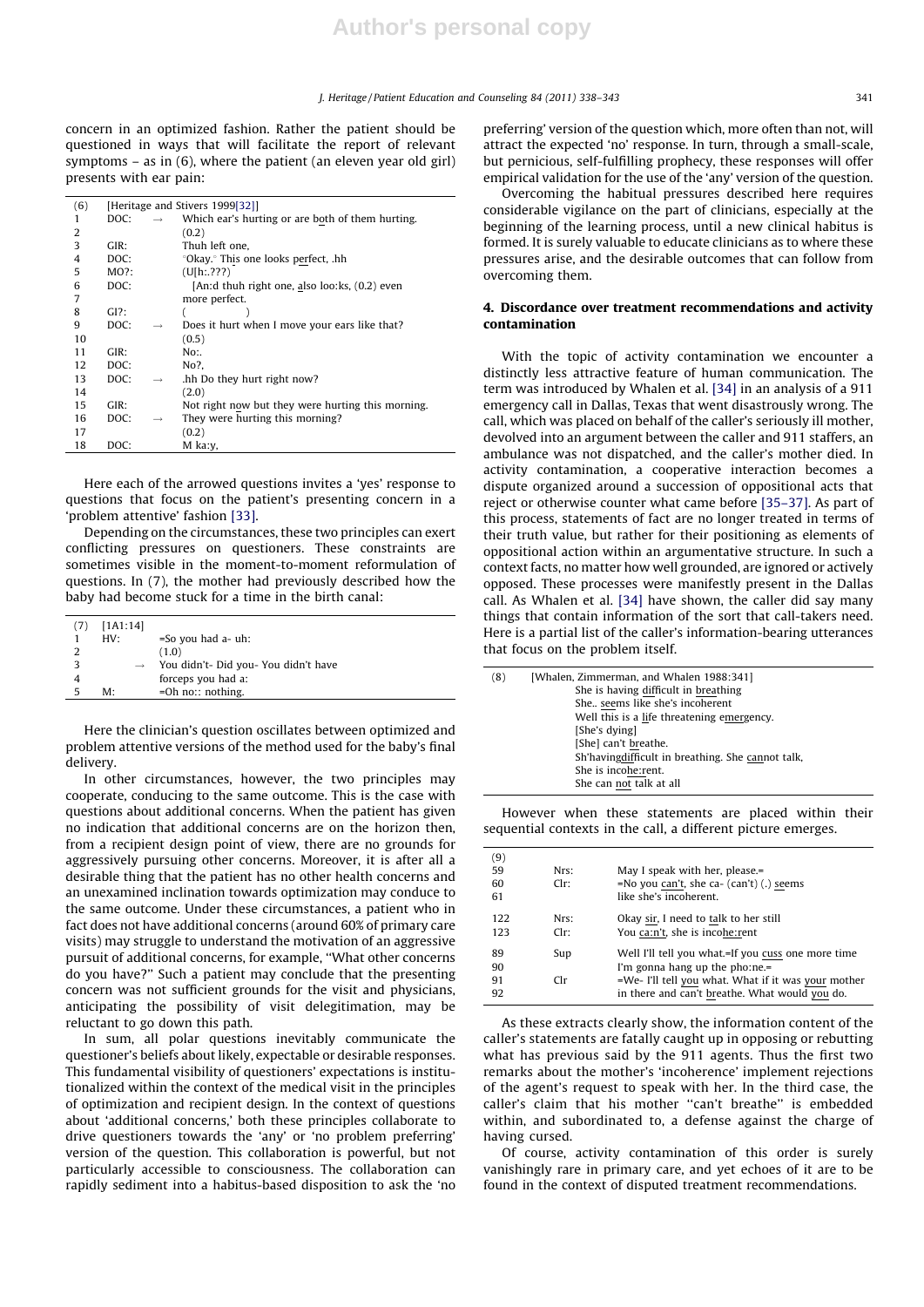342 J. Heritage / Patient Education and Counseling 84 (2011) 338–343

| (10)           |            |                   | [Stivers 2007: #13 p.150]                              |
|----------------|------------|-------------------|--------------------------------------------------------|
| 1              | DOC:       |                   | I th:ink from what you've told me (0.2) that this is   |
| $\overline{2}$ |            |                   | pro:bably .h uh kind of (0.2) virus infec[tion,        |
| 3              | DAD:       |                   | [Uh huh,                                               |
| 4              | DOC:       |                   | (0.4) th:at I don't think antibiotics will ki:ll,      |
| 5              |            |                   | (0.2)                                                  |
| 6              | DAD:       |                   | Well-                                                  |
| $\overline{7}$ | DOC:       |                   | Thee other-                                            |
| 8              | DAD:       |                   | IC.<br>$\rightarrow$                                   |
| 9              | DOC:       |                   | $>\,$ Go=ahead $\,$                                    |
| 10             | DAD:       | $\rightarrow$     | Yeah.<br>) I had it- I had thuh symp[toms<br>.hh (     |
| 11             | DOC:       |                   | [I understand.                                         |
| 12             | DAD:       | $\rightarrow$     | Three weeks ago.                                       |
| 13             | DOC:       |                   | [Right.                                                |
| 14             | DAD:       | $\longrightarrow$ | [.hh An:d I've been taking thuh over the counter cough |
| 15             |            | $\rightarrow$     | I(<br>$\lambda$                                        |
| 16             | DOC:       |                   | $[(Good_{})$                                           |
| 17             | DAD:       | $\rightarrow$     | Uh s- $($ ) coughing syrup, Nothing take away .hh      |
| 18             |            | $\rightarrow$     | Especially my sor- my [th- my throat was real=         |
| 19             | DOC:       |                   | [Mm hm                                                 |
| 20             | DAD:       | $\rightarrow$     | =sore [for (awhile- et- that) w:eek.                   |
| 21             | DOC:       |                   | [Uh huh                                                |
| 22             | DOC:       |                   | °Right,°                                               |
| 23             | DAD:       | $\longrightarrow$ | an:d (.) I start taking thuh antibiotic (0.5)          |
| 24             |            | $\rightarrow$     | vesterday.                                             |
| 25             | DOC:       |                   | Right,                                                 |
| 26             | DAD:       | $\rightarrow$     | And it (.) seemed to take care of the problem.         |
| 27             | DOC:       |                   | [(Well) that's why we're doin' a throat [culture.      |
| 28             | DAD:       |                   | [Yeah.<br>И                                            |
| 29             | DOC:       |                   | [is TUH SEE if they need antibiotics.                  |
| 30             | DAD        |                   | I(<br>) Yeah yeah.                                     |
| 31             |            |                   | (0.2)                                                  |
| 32             | DOC        |                   | Cause $\lt$ I don't th::ink they do.                   |
| 33             | <b>DAD</b> |                   | O[kay,                                                 |
| 34             | DOC:       | $\Rightarrow$     | [Now if you (.) absolutely insist_I will give you      |
| 35             |            | $\Rightarrow$     | antibiotics_ but I don't think that's the right=       |
| 36             |            | $\Rightarrow$     | medicine for 'em,                                      |
|                |            |                   |                                                        |

In this case, the physician begins by ruling out antibiotics as an appropriate treatment for the child (lines 1–4). Encountering fairly determined resistance from the child's father, the physician retreats to the defense that a throat culture will settle the issue (line 27), and then subsequently concedes that he will prescribe if the parent ''absolutely insists'' (line 34–5).

This kind of parent resistance to non-antibiotic treatment plans significantly contributes to pediatricians' perceptions that the resistant parents expect antibiotic treatment for their children [38]. In turn, these perceptions are the major factor driving inappropriate antibiotic prescribing [38,39]. Yet, paradoxically, episodes of resistance like that in (10) above are not associated with a pre-existing demand for antibiotics that antedates the actual medical encounter [38]. Instead they are 24% more likely when the physician, as in (10), rules out antibiotics as an appropriate treatment strategy, raising the frequency of parental resistance to the treatment plan from 17% to 41% of encounters [38].

While not as dramatic as the Dallas 911 call, it appears that ruling out antibiotics initiates a process of activity contamination. In an effort to educate parents about appropriate treatment options, physicians may inadvertently establish an adversarial relationship with parents at just the point when cooperation is most desirable [33]. They do so by casting parents as having wanted an antibiotic prescription all along and, in the very same moment, rejecting that treatment preference as inappropriate. Under these circumstances the increased likelihood of physician– parent disputes is perhaps not so surprising.

What is the lesson to be drawn from these observations. It is that because treatment recommendations require parental support [33], they tend to be a moment at which physicians feel accountable for their decisions [40,41]. There is an understandable temptation at this moment to combine justifying a treatment recommendation with patient education about antibiotics and their inappropriate use in the context of viral infections. However the findings presented here suggest that this is a flammable combination that is generative not only of disputes, but of outcomes – coerced prescribing – which neither party can truly feel is appropriate. Here again, good intentions may lead to a perverse outcome.

## 5. Discussion and conclusion

## 5.1. Discussion

Let me return to my starting point. It is the notion that there is an interaction order – an institutional framework of norms, principles and associated inferential practices – that undergirds the structure and sense-making involved in human social interaction. This order has evolved and become sedimented into the habitus of human societies as a method of regulating social relationships of all kinds 'in the wild' [42,43]. It is very stable and ontogenetically 'early' in the life of society, and of the individual persons who live therein. It is a resource through which all social institutions are sustained and, beyond and within them, identity, personhood and agency are renewed. The interaction order was not designed for the practice of medicine, the objectives and constraints of which are of very recent origin.

### 5.2. Conclusion

In these observations, I have tried to illustrate some simple ways in which human conduct that is engineered and entrained by deeply habituated patterns of inference and action deriving from the everyday interaction order, can have dysfunctional consequences for medical outcomes and for the doctor-patient relationship. These illustrations exemplify relatively pervasive problems of communication between doctors and patients, though they are unlikely to be the most important of the problems arising from the interaction order. Maynard's [8] discussion of good and bad news delivery is another case in point, as are Jefferson's findings [44,45] that exiting from difficult conversations about troubles ordinarily is accomplished by optimistic projections (''It's bound to turn out OK in the end''), no matter how formulaic. The significance of these observations in understanding the avoidance of end-of-life conversations, which lack such easy exit lines, and the complicity of physicians, patients and families in decisions to take demeaning, redundant and costly 'heroic measures', rather than address the core issues head on, is hardly to be doubted.

Some of the patterns of inference and action entrained by the interaction order are relatively simple to overcome; others may require a good deal of serious and sustained effort by educators and professionals to address. However the results of these efforts will likely be rewarding for all concerned, and especially for patients and the clinicians who work to serve them.

## 5.3. Practice implications

Communication dysfunctions in the medical visit that originate in conversational norms and practices from the world of everyday life, may be more effectively countered if clinicians are able to understand their origins as well as to recognize their consequences. Communication training might usefully be adjusted to address this possibility.

## Conflict of interest

There are no conflicts of interest.